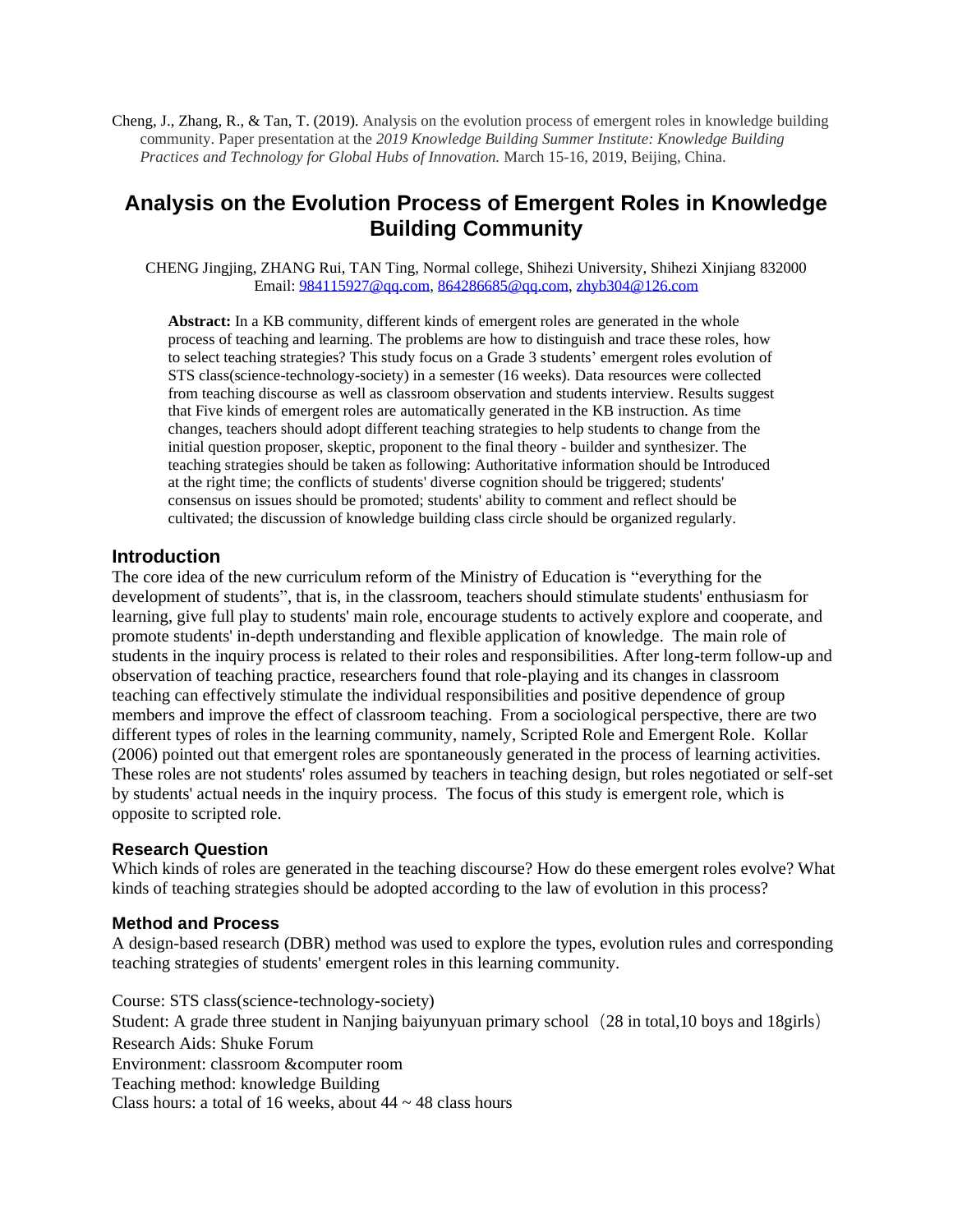Teaching Theme: " Water Pollution Around" ---The "Li Wei River" Near the School Teaching process: According to the time process, it is divided into four stages, each of which is four weeks.

On-the-spot investigation, problem situation (weeks 1 to 4) :In the classroom, the teacher showed the students the photos of the status of the "Li River" and stimulated the interest of students. In order to make students have a more intuitive experience, teachers and some researchers led students to observe the Li River and collected water samples for classroom observation and discussion. The teacher guided the students to express their opinions in combination with observation and daily experience. Teachers and students found that some of the questions raised by the students cannot be explained by the existing information, so the teacher led the students to investigate the surrounding residents and merchanted to obtain more information.

Clearing the theme, group exploration (weeks 5 to 8): According to the research situation in the first stage, the teacher divided the research theme into four sub-themes, that is, "sludge diversion", "domestic sewage", "water purification plants that can purify water" and "mystery of goldfish death" based on the opinions put forward by the students, for example, "Why is the goldfish dying in the Li River ?" "How to deal with the residential sewage?", etc. Based on their own interests, students formed a new research group, expressed their opinions in the group, and used the authoritative materials such as books to conduct in-depth research.

Improving Views, Collaborative Construction (Weeks 9 to 12): In the process of multiple group discussions and class discussions, students improved their opinions by constantly searching for new materials. At the same time, students begin to pay attention to the opinions of others, can actively contact and cite other people's opinions, realize collaborative learning, and jointly improve their opinions. In the course of the discussion, the views collide with each other and many new ideas or conjectures are generated.

Summarizing and reflecting, and forming a system (weeks 13 to 16): After expressing one's own opinion, group discussion and class sharing, the students have a deeper understanding of the topic of "water pollution around". The teacher leads the students to review the process of inquiry and guide the students to make a summary. The knowledge is simply sorted out and the students are asked to write a summary of the course in the lesson forum.

## **Analysis and Results**

#### "*Emergent roles*" *Content-encoding System:*

The study's analysis sample is taken from the teaching discourse of the experimental class. The " turn " is used as the coding analysis unit, and the turn represents the switching of different types of emergent roles. Referring on Maria Chuy and Zhang Jianwei (2011) for the division and description of the five types of emergent roles in the KB instruction, the researchers give specific characteristics of each emergent role, as shown in Table 1. In order to more accurately distinguish and record the emergent roles, the paper draws on the research of content analysis model by Herri (1991) and Pena-Shaff (2001), and designs the contentive coding system of "Emergent roles", as shown in Table 2. The first category of the coding system is five emergent roles, each of which contains a second-level sub-category to ensure accurate classification of the teaching discourse. After determining the coding categories at all levels, the coding samples are listed for each analysis category, so that the coder can more clearly grasp the meaning for each category.

| <b>Emergent Roles</b> | <b>Specific Characteristics</b>                           |  |  |  |
|-----------------------|-----------------------------------------------------------|--|--|--|
|                       | question proposer   Ask questions or describe phenomena.  |  |  |  |
| skeptic               | Conflict with other learners' views and be in opposition. |  |  |  |

Table 1: Specific Characteristics of Emergent Roles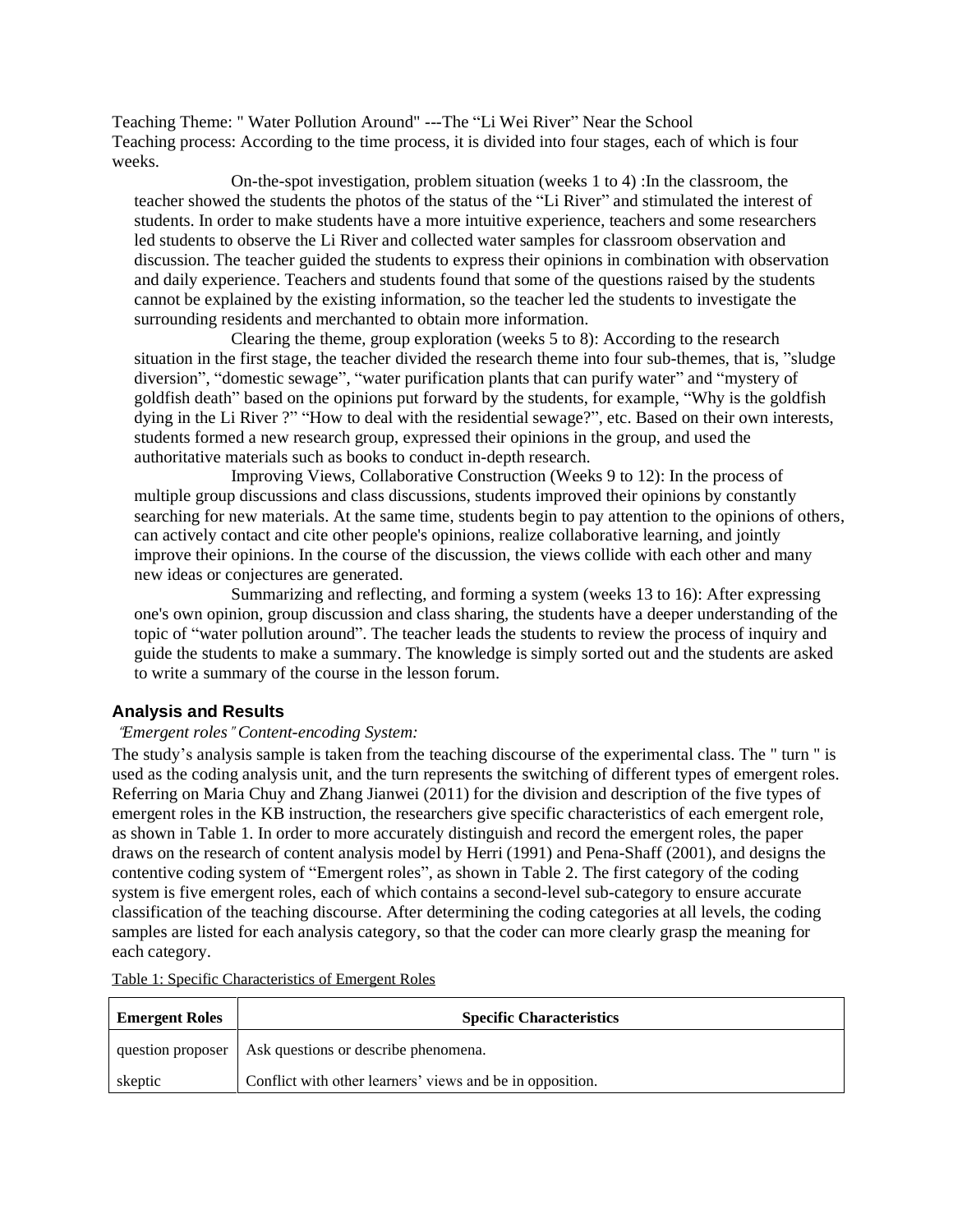| proponent      | Put forward suggestions for improvement.                                                    |
|----------------|---------------------------------------------------------------------------------------------|
| theory-builder | Use authoritative information to explain the idea and restate one's own view.               |
| synthesizer    | Present the experimental scheme and consider its feasibility; Summarize; Reach a consensus. |

| Class 1                                                       | Class 2        | <b>Class 3 category</b>                                                                                                                          | <b>Example</b>                                                                                                                                                                        | coding          |
|---------------------------------------------------------------|----------------|--------------------------------------------------------------------------------------------------------------------------------------------------|---------------------------------------------------------------------------------------------------------------------------------------------------------------------------------------|-----------------|
| category                                                      | category       |                                                                                                                                                  |                                                                                                                                                                                       |                 |
| <b>Elaboration</b><br>question<br>proposer<br><b>Question</b> |                | Narrate concepts and facts<br>Define concepts and terms                                                                                          | My point of view: the seeds of<br>plants have germ, the germ will<br>grow into small bud, with bud it can<br>grow.<br>The earth revolves around the sun                               | Aa1<br>Aa2      |
|                                                               |                |                                                                                                                                                  | while rotating. This movement of<br>the earth is called the rotation of the<br>earth.                                                                                                 |                 |
|                                                               |                | Well-structured problem: a<br>general problem that needs<br>to be discussed and<br>clarified in terms of<br>concept, meaning and<br>implication. | What do snails look like?                                                                                                                                                             | Ab1             |
|                                                               |                | Ill - structured and<br>reflective questions:<br>questions require deep<br>thinking and exploration<br>without direct answers                    | Seeds need soil to germinate, can<br>they germinate without soil?                                                                                                                     | Ab <sub>2</sub> |
| <b>Conflict</b><br>skeptic                                    |                | Put forward alternative or<br>opposite positions                                                                                                 | The smell disappears when it rains.                                                                                                                                                   | Ba1             |
|                                                               |                | Don't agree with others                                                                                                                          | I don't agree that mucus is                                                                                                                                                           | Ba2             |
|                                                               |                | Large differences,<br>contradictions and fierce<br>opposition to others'<br>opinions                                                             | I strongly oppose it.                                                                                                                                                                 | Ba3             |
| proponent                                                     | <b>Support</b> | I agree with others'<br>contributions and views.                                                                                                 | I agree with XX's view.                                                                                                                                                               | Ca1             |
|                                                               |                | Express sympathy for<br>others' views and<br>comments                                                                                            | I also feel                                                                                                                                                                           | Ca <sub>2</sub> |
|                                                               | clarification  | Contrast different ideas,<br>comparing similarities and<br>differences                                                                           | XX thinks that the temperature is<br>related to direct sunlight, while YY<br>thinks that it is related to the<br>revolution of the earth. Are there<br>any similarities between them? | Cb1             |
|                                                               |                | throw out a suggestion                                                                                                                           | My suggestion is: the length of the<br>wooden stick used to measure the<br>shadow should be the same and as<br>well as the measuring place.                                           | Cb2             |
| theory-<br>builder                                            | <b>Defense</b> | Restate ideas                                                                                                                                    | Use new information to maintain<br>your original views.                                                                                                                               | Da1             |
|                                                               |                | Further elaborate on one's<br>own previous views                                                                                                 | Through my own experiments, I<br>found my previous view was                                                                                                                           | Da <sub>2</sub> |

Table 2: Content-encoding system of Emergent Roles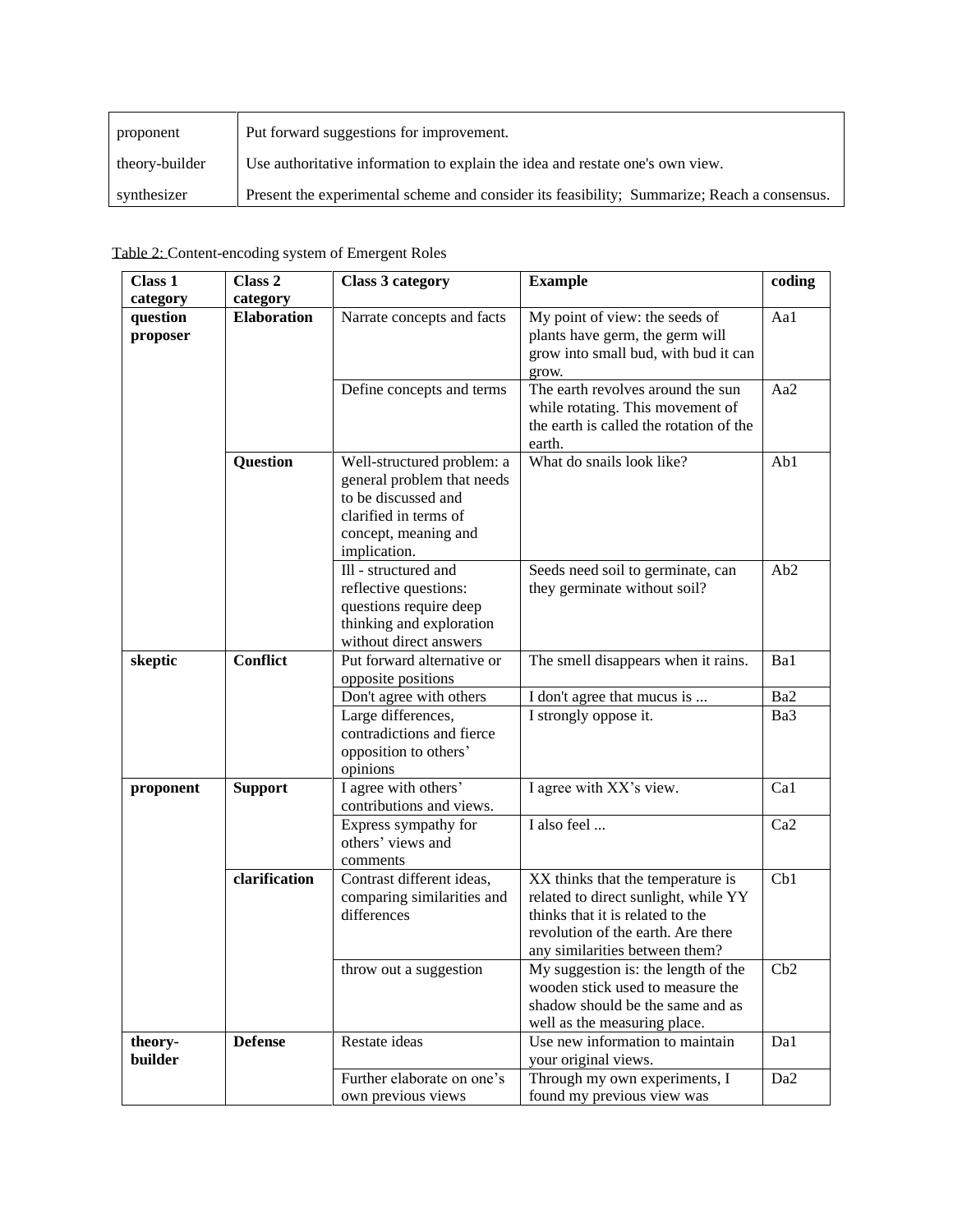|             |                                       |                            | correct.                              |                  |
|-------------|---------------------------------------|----------------------------|---------------------------------------|------------------|
|             | <b>Explanation</b>                    | Explain views with         | My rabbit                             | Db1              |
|             |                                       | scientific facts           |                                       |                  |
|             |                                       | Analogy                    | So do we                              | D <sub>b</sub> 2 |
|             | Quote                                 | Quote authoritative views  | Some experts said                     | Dc1              |
|             | Link concepts, views,                 |                            | How is Li Wei River polluted?         | Dc2              |
|             |                                       | propositions               | Information we have learned:          |                  |
|             |                                       |                            | I saw someone throwing rubbish        |                  |
|             |                                       |                            | into the river on the road.           |                  |
|             |                                       | Bibliography, authors,     | Refer to "XX"                         | Dc3              |
|             |                                       | references, etc.           |                                       |                  |
|             |                                       | Link to other websites     | Provide links                         | Dc4              |
| synthesizer | <b>Assessment</b>                     | Evaluate the applicability | This plan is not feasible because it  | Ea1              |
|             |                                       | of the scheme              | will harm snails.                     |                  |
|             |                                       | Make a value judgment      | His idea is very useful to me.        | Ea <sub>2</sub>  |
|             |                                       | Evaluate the topic         | I can't do any more research on this  | Ea3              |
|             |                                       |                            | problem.                              |                  |
|             | Clarify misunderstanding<br>consensus |                            | I mean                                | Eb1              |
|             |                                       | Negotiate related concepts | We think revolution means             | Eb2              |
|             |                                       | and evaluation criteria    |                                       |                  |
|             |                                       | Reach an consensus or      | We all think that temperature is      | Eb <sub>3</sub>  |
|             |                                       | agreement                  | related to direct and oblique         |                  |
|             |                                       |                            | incidence.                            |                  |
|             | synthesis                             | Draw a conclusion          | Plants need water, sunlight and soil  | Ec1              |
|             |                                       |                            | to grow.                              |                  |
|             | Come to general principles            |                            | When plants grow, the temperature     | Ec2              |
|             |                                       |                            | should not be too high and the        |                  |
|             |                                       |                            | water should not be too much.         |                  |
|             |                                       | Set forth predictions and  | The temperature may also be           | Ec3              |
|             |                                       | assumptions                | related to ;                          |                  |
|             |                                       | Propose a solution to the  | To deal with the water pollution,     | Ec <sub>4</sub>  |
|             |                                       | problem                    | we can start from                     |                  |
|             |                                       | Analyze and summarize      | Our research process on this issue is | Ec <sub>5</sub>  |
|             |                                       | the solving process of     | as follows:                           |                  |
|             |                                       | problem                    |                                       |                  |

#### *Reliability test:*

*Internal reliability:*

Scorer reliability test: Two researchers simultaneously fill Class 2 category into Class 1 category (Note: If you think that there is no primary code in the secondary code, you can leave it blank). Comparing the classification results of the two researchers, find out the number of categories agreed and the number of classifications agreed by the two researchers, and bring them into the formula:  $A=2D/(N+M)\overline{A}lR=2A/(1+A)$ . Get the average mutual agreement between the two researchers  $A=2*8/(11+11)=0.73$ ; the classification consistency coefficient R= $2*0.73/(1+0.73)=0.84$ .

*External reliability:* 

Kappa coefficient method: Two researchers pre-coded 34 turn data. Get the Kappa coefficient is 0.858.

#### *Results:*

*Analysis of the overall evolution process of different types of Emergent Roles:*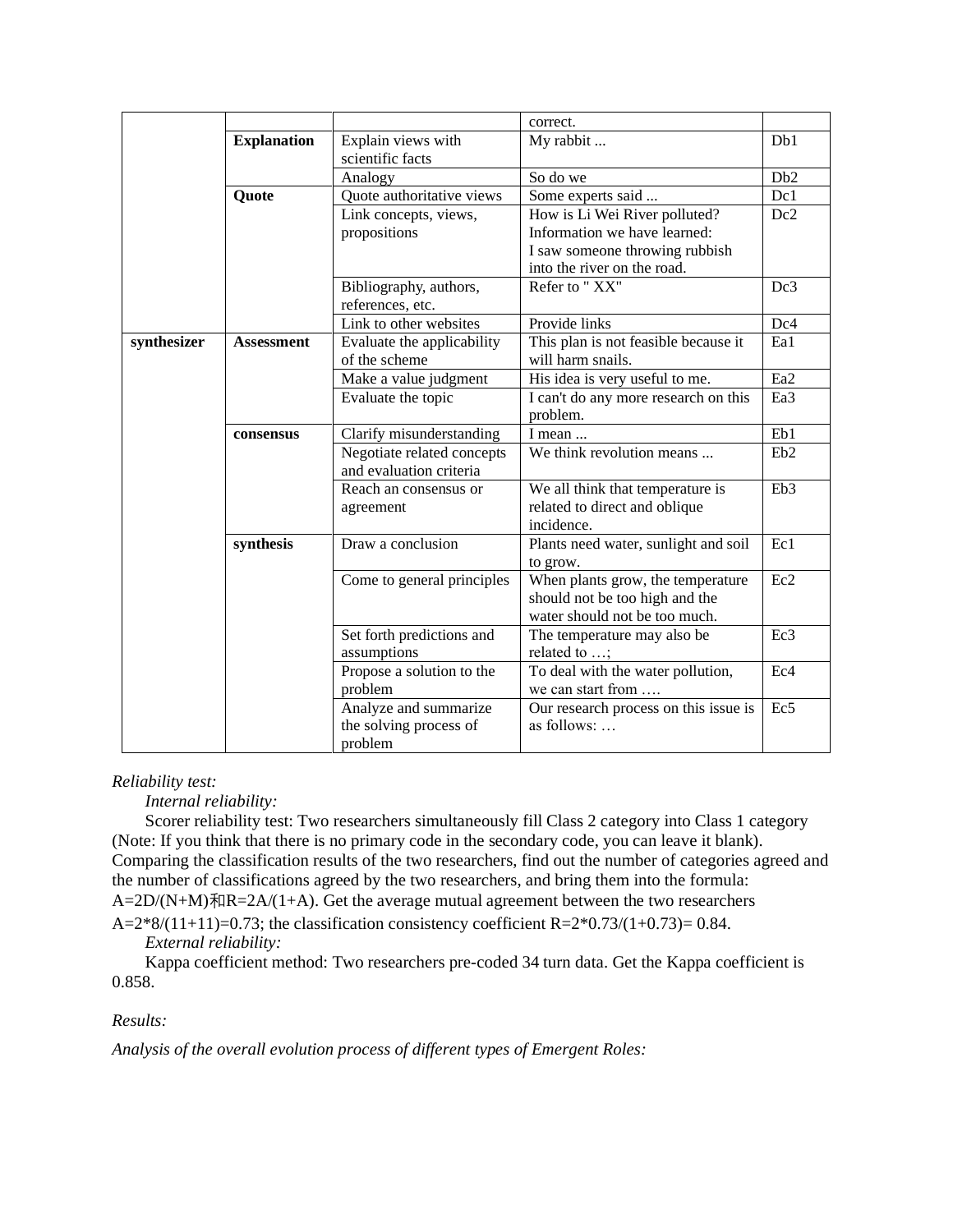

Figure 1 Overall Time Series Diagram of Emergent Roles of Different Categories

It can be seen from Figure 1 that different types of emergent roles change differently with time. On the whole, the problem proposers, skeptics and proponents show a downward trend with time, while the theory-builders and synthesizers show an upward trend with time.

# *Analysis of Local Evolution Process of Different Categories of Emergent Roles:*

|  | Table 3: Local Evolution Process Table of Emergent Roles of Different Categories |
|--|----------------------------------------------------------------------------------|
|  |                                                                                  |

| $\overline{\text{Class}}$ 1<br>category | Class 2<br>category | <b>Time Series Diagram</b>                     | Non-standardization<br>coefficient |                   | $\mathbf t$ | Sig. |
|-----------------------------------------|---------------------|------------------------------------------------|------------------------------------|-------------------|-------------|------|
|                                         |                     |                                                | $\, {\bf B}$                       | standard<br>error |             |      |
| question<br>proposer                    | <b>Elaboration</b>  | 1.021<br>青---<br>. <del>. .</del>              | 1.015                              | .018              | 56.065      | .000 |
|                                         | <b>Question</b>     | $\frac{39}{20}$ +<br><b>HERE</b>               | .995                               | .022              | 45.700      | .000 |
| proponent                               | <b>Support</b>      | 1421<br>首中<br>$-$ 5 $-$<br>1.50<br><b>1784</b> | 1.429                              | .004              | 230.316     | .000 |
|                                         | clarification       | $\frac{39}{36}$ .                              | 1.114                              | .017              | 58.624      | .000 |
| theory-<br>builder                      | <b>Explanation</b>  | $\mathbf{z}$ .<br><b>NH</b>                    | 1.398                              | .150              | 9.331       | .000 |
|                                         | Quote               | $\frac{1}{16}$ and<br><b>NH</b>                | 1.046                              | .126              | 8.291       | .000 |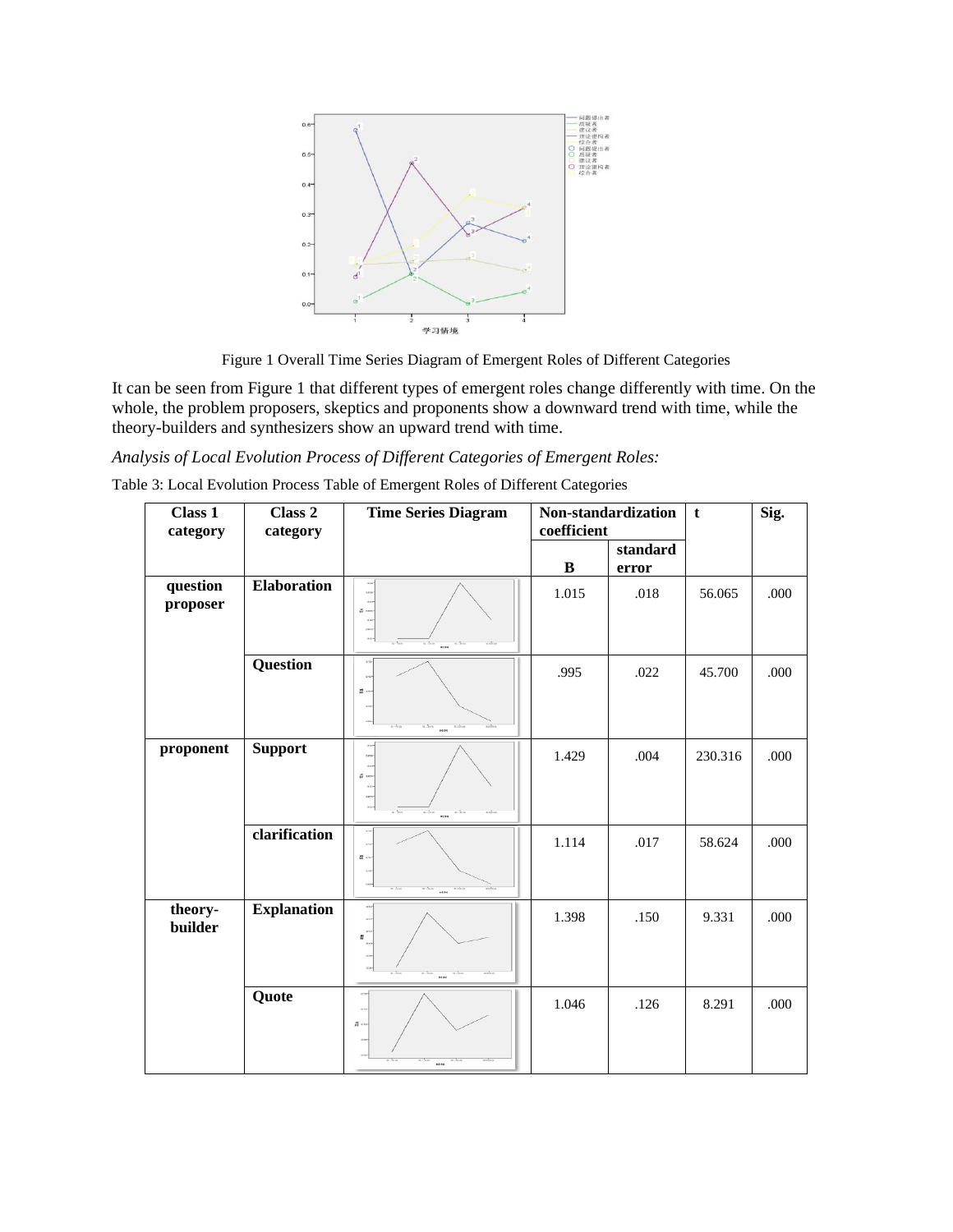| synthesizer | Assessment | $-20 -$<br><b>BBC</b><br>on and a<br>II.<br>0.02<br>0.04<br>an exter-<br>$8 - 0.0$<br>$n - n$<br>8.700<br><b>William Av</b><br><b>HTM</b> | 1.001 | .004 | 234.534 | .000 |
|-------------|------------|-------------------------------------------------------------------------------------------------------------------------------------------|-------|------|---------|------|
|             | consensus  | $-1$<br>a on a<br>最中<br>$4-000$<br>8.86<br>$n \geq n$<br>$n = 2n + n$<br>$n \times n$<br>$n - 2n$<br><b>HEAR</b>                          | 0.974 | .007 | 153.252 | .000 |
|             | synthesis  | <b>A</b><br>$n \times n$<br>$8 -$<br>0.16<br>a sad<br>$n - 2n$<br>$m$ of $m$<br>$10 - 34 + 12$<br>so cheer.<br>92.94                      | 1.001 | .027 | 35.815  | .000 |

It can be seen from Table 3:

*Question Proposer:* The two dimensions of "Elaboration" and "Question" all showed a downward trend, and both of them increased in the third stage of teaching. In the KB instruction, the two kinds of conversational behaviors have an impact on the changes of the "Question Proposer", and the degree of importance is equivalent.

*Proponent:* The "support" dimension shows an overall upward trend, which is the highest in the third stage and decreases at the end of teaching; the "clarification" dimension shows a downward trend as a whole, and it has increased in the second stage of teaching. In the KB instruction, both of them have an impact on the "Proponents", and the "clarification" dimension has a greater impact than the "support" dimension.

*Theory-builder:* The "Theory-builder" is mainly influenced by the "interpretation" and "quotation" behaviors. Two dimensions of "interpretation" and "quotation" all showed an overall upward trend, and have declined in the third stage of teaching. The "interpretation" dimension has a greater impact than the "quotation" dimension, and the "defense" behavior is negligible to the "theory-builder".

*Synthesizer:* The "assessment" dimension shows a continuous upward trend; the "consensus" dimension shows an overall upward trend, and there is no change in the second and fourth stages; the "synthesis" dimension shows an overall upward trend and declines at the end of teaching. In the KB instruction, these three kinds of conversational behaviors have an impact on "Synthesizer". The two dimensions of "assessment" and "synthesis" are the same, slightly larger than "consensus" dimension.

## **Conclusion and Discussion**

#### *Conclusion*:

There are five kinds of emergent roles are automatically generated in the KB instruction.

The number of question proposer, skeptic and proponent has gradually declined, the number of theorybuilder and synthesizer has gradually increased.

As time changes, teachers should adopt different teaching strategies to help students to change from the initial question proposer, skeptic, proponent to the final theory - builder and synthesizer.

#### *Discussion*:

Teaching strategies:

Authoritative information should be Introduced at the right time.

the conflicts of students' diverse cognition should be triggered.

students' consensus on issues should be promoted.

students' ability to comment and reflect should be cultivated.

the discussion of knowledge building class circle should be organized regularly.

#### Existing Limitations:

The sample is insufficient that has only one class and for one semester.